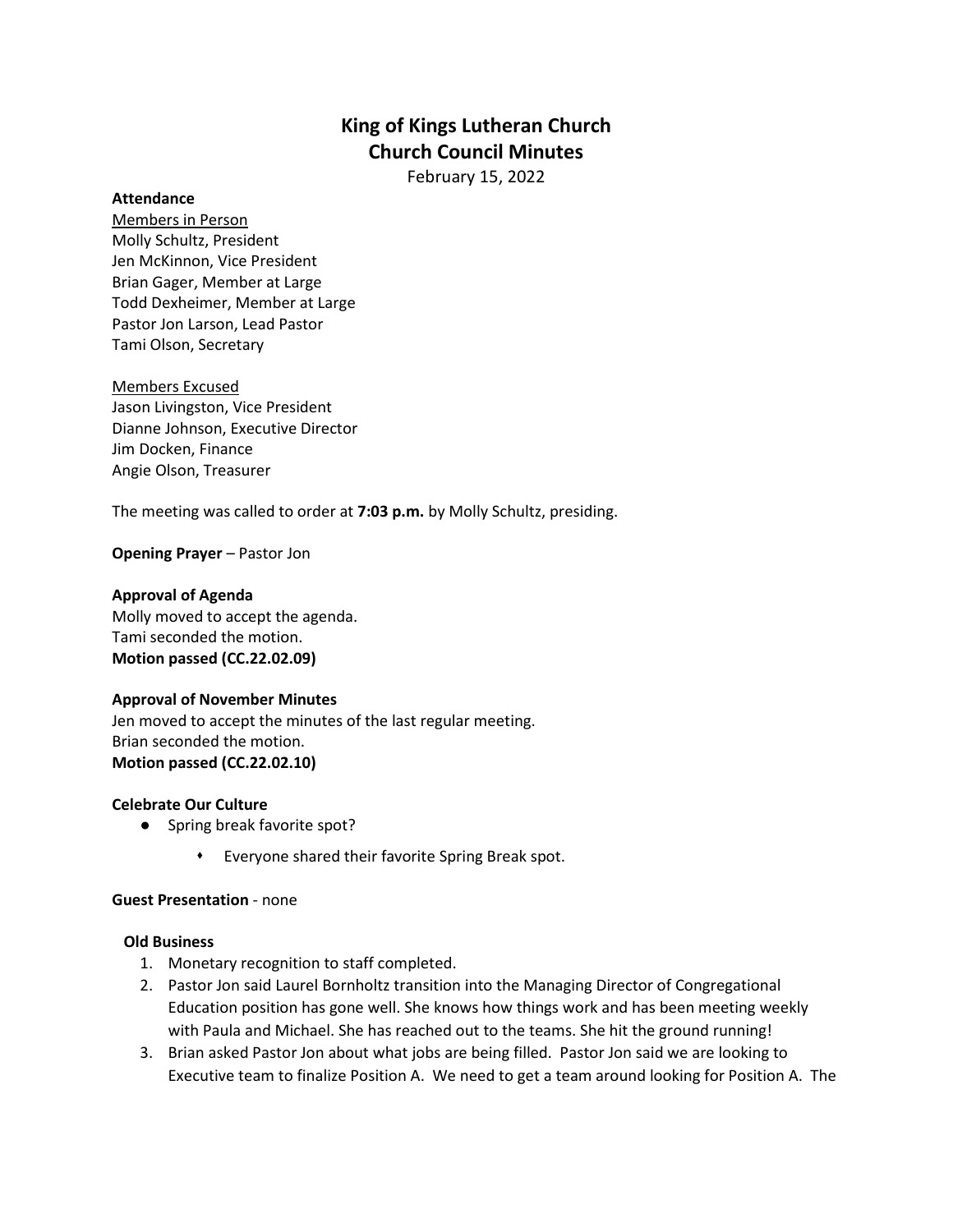Executive team is working on getting feelers out to look for applicants and/or get a call committee together. Search committee will look for best candidate to fill that position.

#### **New Business**

**1. None**

#### **2021 Strategic Focus Area Updates & Goal Statements**

- 1. Worship Production Jason (hold)
	- a. Jason will be providing some direction
- 2. Facilities Committee Jen, Todd
	- a. Jen brought in flooring and paint samples to show the council and get feedback. Paint, tile, and carpet square samples for hallways, sanctuary, Café and classrooms, also working with Jill on lighting options. The Council members liked the updated color pallet.
- 3. Strategic Update on Vanderbloemen Molly
	- a. Molly said we have about 3 hours left of consulting if we choice to use it.
	- b. Brian asked if there is a time frame if the hours expire.
	- c. Pastor Jon suggested maybe we want to update Strategic update wording to Search Committee Updates. Leadership fulfilment, search/call process.
	- d. Council had general conversation on next steps for searching for key positions.
	- e. Pastor Jon suggested we determine first steps of search committee at the next council meeting.

#### **Reports**

- 1. Lead Pastor's Report (Jon Larson)
	- a. Submitted my report
	- b. Moving from Genesis to 1 Samuel.
	- c. Nice having Laurel Bornholtz on board, trying to align what we are doing for worship and our groups/classrooms.
	- d. Went through culture convent, part of 2022 focus.
	- e. Reviews will be done by March.
	- f. See appendix A for detailed report.

Brian asked if any feedback on website? Pastor Jon responded, Initial response, no concerns – working on some registration things. Jane is working on updates to web site as they come up.

- 2. Finance and Treasurer's Report
	- a. Finance did not meet this month.
- 3. Executive Director Report (Dianne Johnson)
	- a. Parking lot lighting is completed Yeah!
	- b. See appendix B for detailed report.
- 4. Staff Report Review
	- a. See appendix C for detailed report.
	- b. Looking at summer registrations.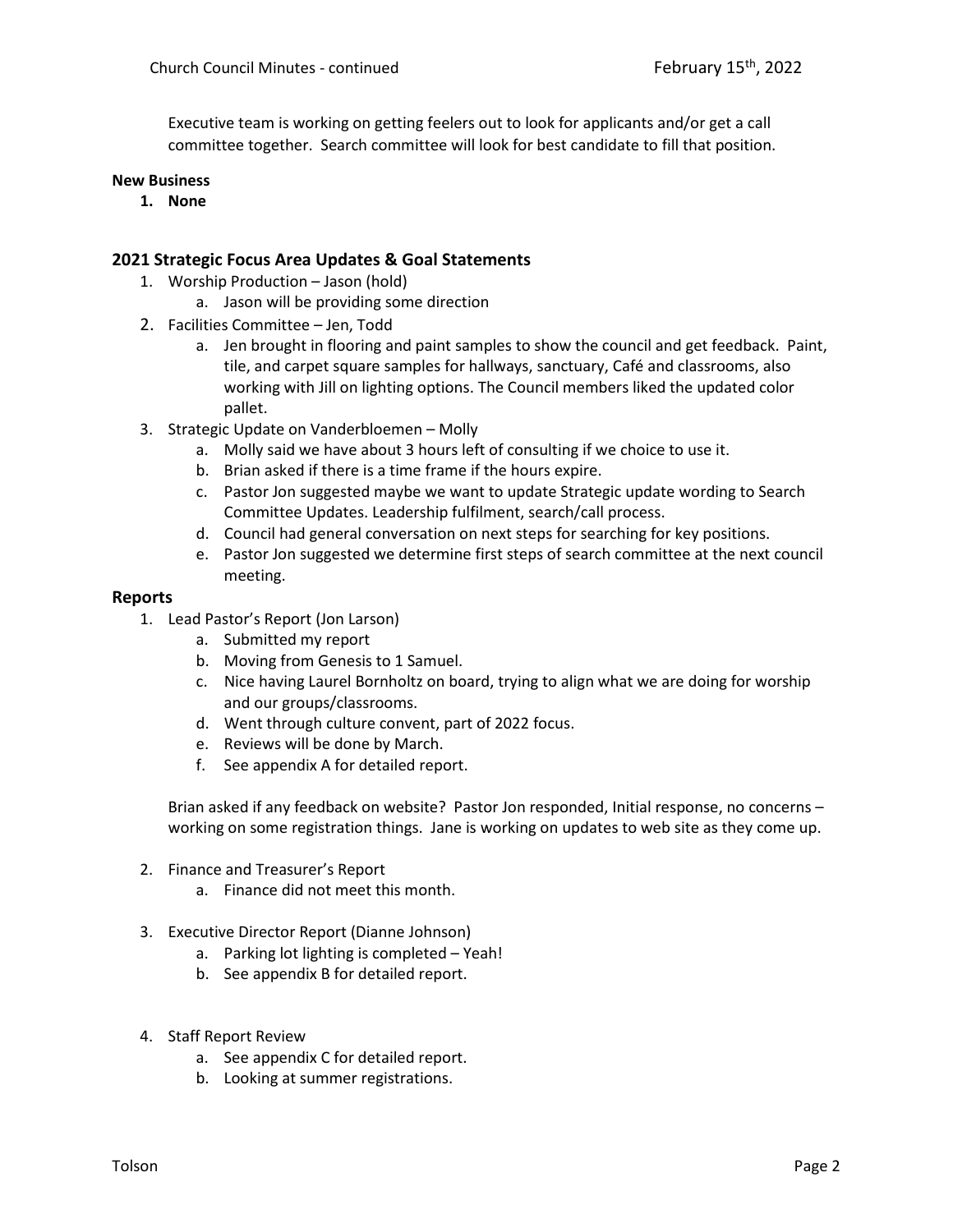## **Future Topics**

| March | Update from Laurel Bornholtz                                    |
|-------|-----------------------------------------------------------------|
|       | 2 MONTHS OUT   Finance Plan Review/Updates investment portfolio |

## **Summary of Meeting Action Items**

- a. Molly will ask Laurel to join March council meeting on CSF etc.
- b. Update headings on reports from Strategic Update on Vanderbloemen to Search committee Updates. Leadership fulfilment, search/call process.
- c. Determine first steps of search committee at the next council meeting.

#### **Meeting Adjourned**

Tami moved to adjourn the meeting. Brian seconded the motion. **Motion passed (CC.22.02.11)**

The meeting was adjourned at 8:14 p.m**.**

**Closing Prayer** – Pastor Jon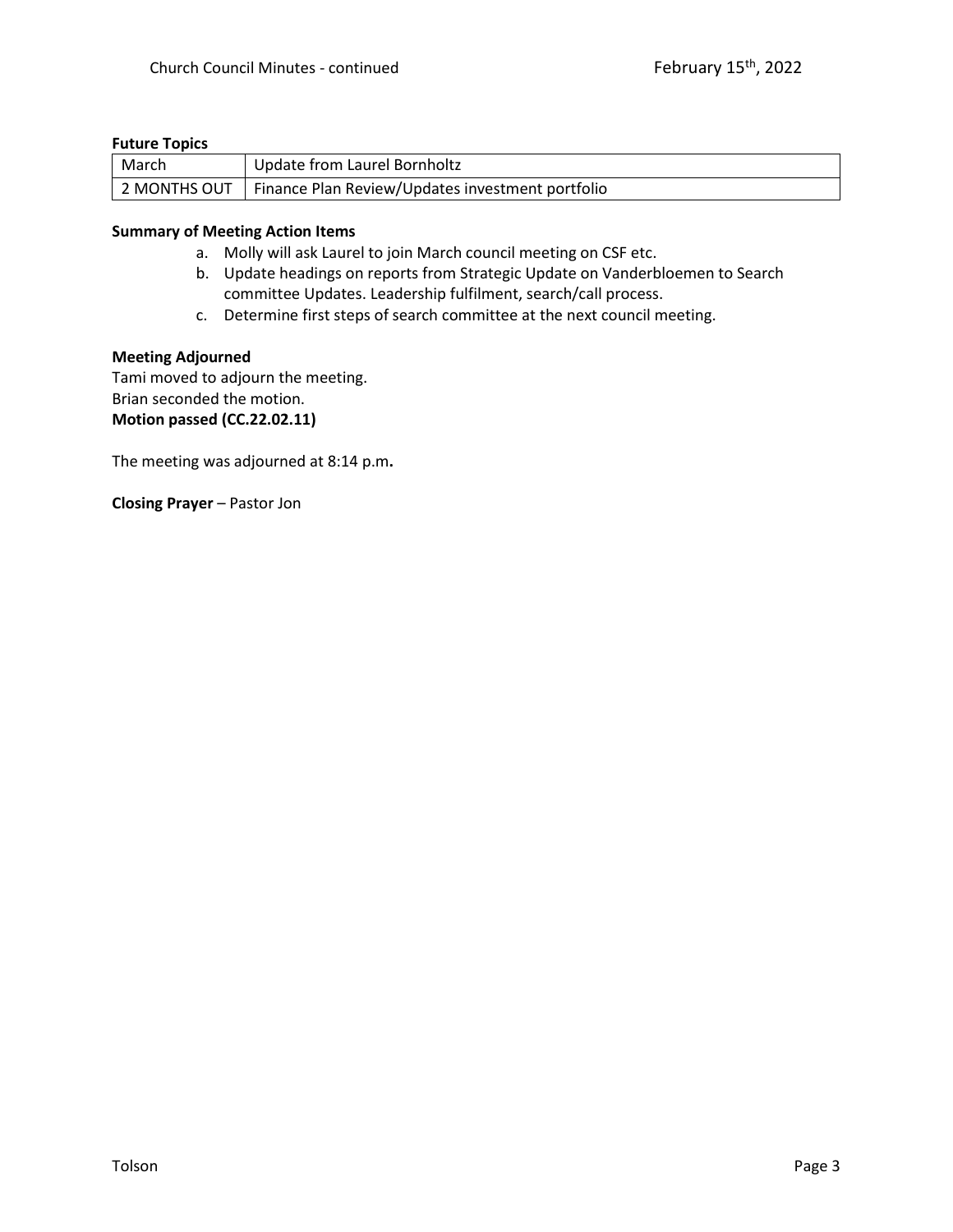# **Appendix A:** The Report of Pastor Jon Larson

# **Church Council Staff Reports**

# Pastor Jon

Leadership:

- We are grateful to have Laurel Bornholtz on staff as the Managing Director of Congregational Education. This position will provide oversight for the education arm of the congregation from Pre-K through Adult. As part of welcoming this new team member, the staff reviewed our Relationship Covenant as part of our February 15 staff meeting.
- Staff evaluations have been sent out. This process may vary slightly due to specific team/staff members role and responsibilities. As part of this process we will be using three documents. The first document is entitled, "Performance Goals for 2022" and will be completed by each team member and used to establish goals for the upcoming year. The second document entitled, "Vision Board – Future Potential Suggestion Box" is intended for team members to dream and think outside the box in terms of new ministries that would impact the congregation, our community and reinforce our sense of team. These documents are to be returned to their supervisor by February 22 with the evaluation/goal setting process completed by March 3. The third document entitled, "Staff and Team Dynamics Working Document'' is intended to be an ongoing personal reflection as we seek to live into our staff values.
- As reported last month, I am in the process of identifying best practices for staff, leadership and team meetings that will enhance ministry as we live into our revised org chart.

## Stewardship:

• While follow-up thank you letters were sent to those who returned pledge cards as part of this year's "Rooted and Blessed" Stewardship Campaign, we also have a portion of the congregation who continue to f provide ongoing financial support but have not returned their commitment cards. Following the approval of this year's budget, I will seek to write personal thank you notes to this segment of the congregation as well. It is a great way to connect and share a word of thanks.

## Worship:

- Series and weekly descriptions as well as reading introductions have been written and finalized through May 1. The series "[Dis]Connected" focuses on 1 Samuel and finishes up the remainder of Mark's Gospel during Holy Week and Easter, with another series in the works that will bring us to June. The Midweek Lenten topics have also been sent along to Michael Carmack who will be seeking to leverage them as part of the Confirmation small group discussion each week.
- I will be working with Chris Vorrie to finalize Worship outlines for Ash Wednesday, Midweek Lenten Services, Maundy Thursday and Good Friday. The texts that will be used for the Good Friday Liturgy need to be solidified.

General: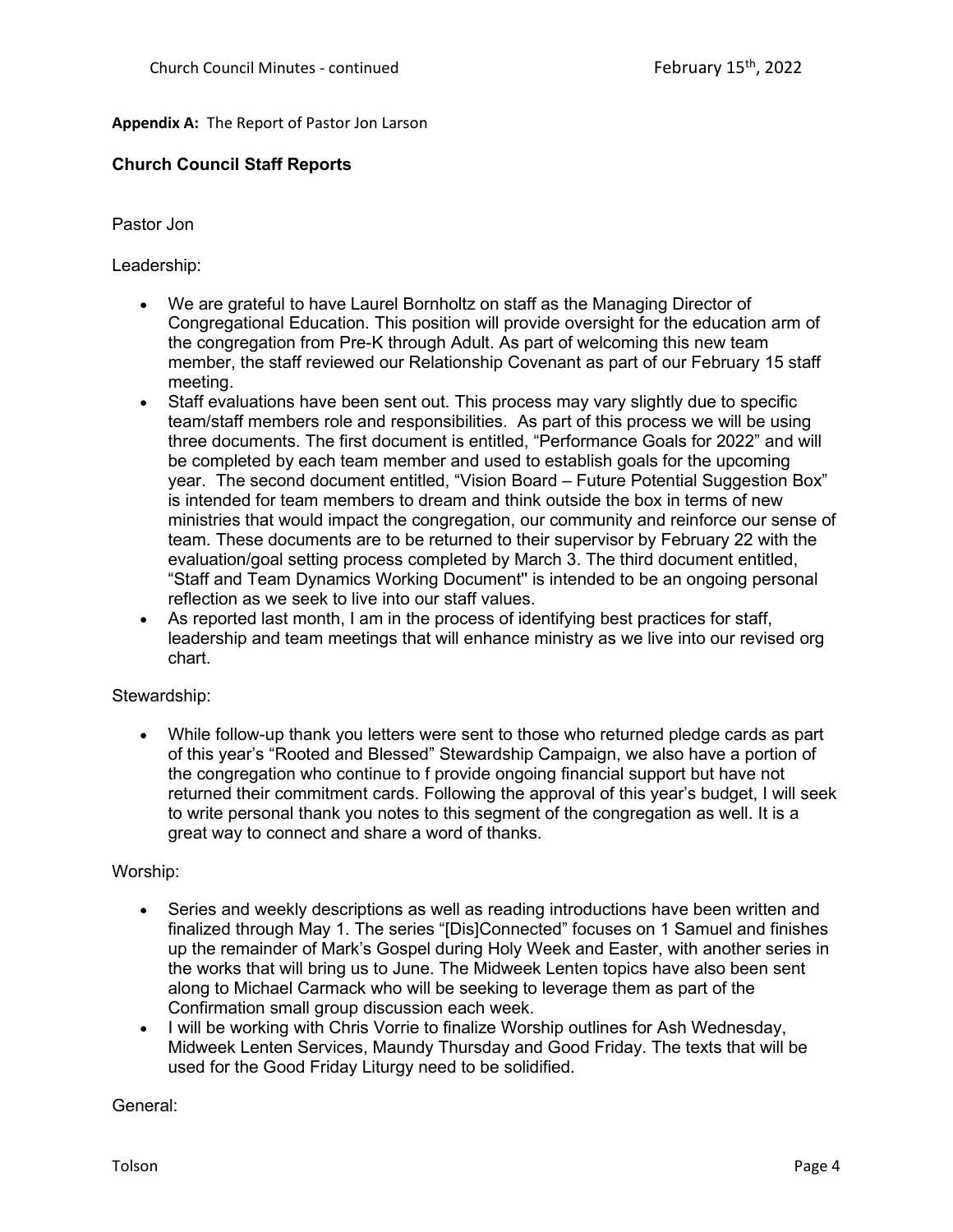- Presided over a funeral 2/12. Small family wedding scheduled for 2/12.
- We had a Baptism scheduled for Sunday, February 13 during the 9:30 service yet sadly it was postponed due to Covid.

Care

• Met with the Congregational Care Team on February 3. A big thank you to Tami Olson and Rose Swenson for their leadership. I will be meeting with Tami Olson on Wednesday, February 16 to discuss visitation assignments and how to best leverage the team.

Nominating Committee

• At this time we have 1 person slotted for the Executive Team, 3 people for the Member at Large position and 2 people for the Nominating Team. We are still in need of 1 person to serve on the Nominating Team.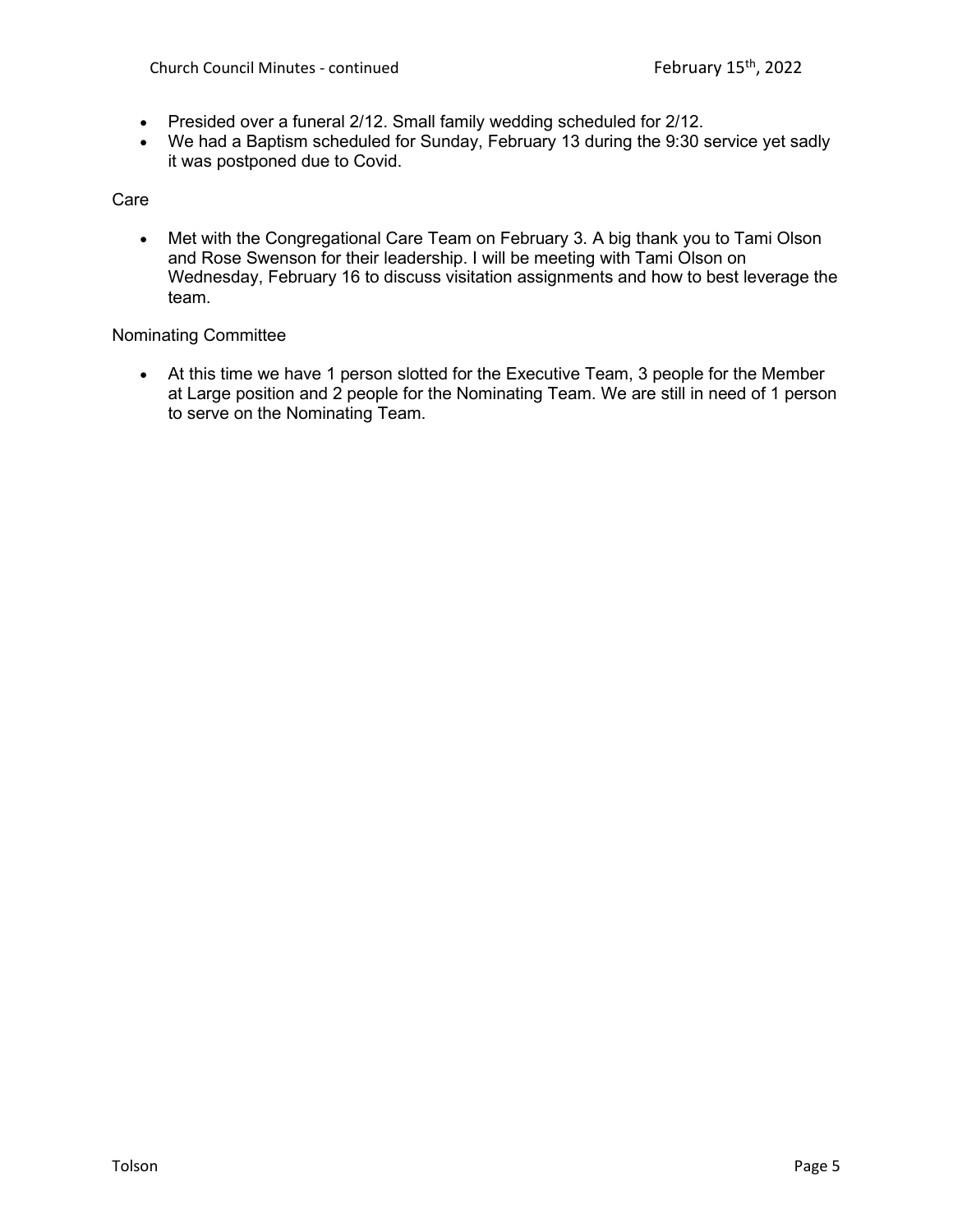**Appendix B:** Report of Executive Director of Operations, Dianne Johnson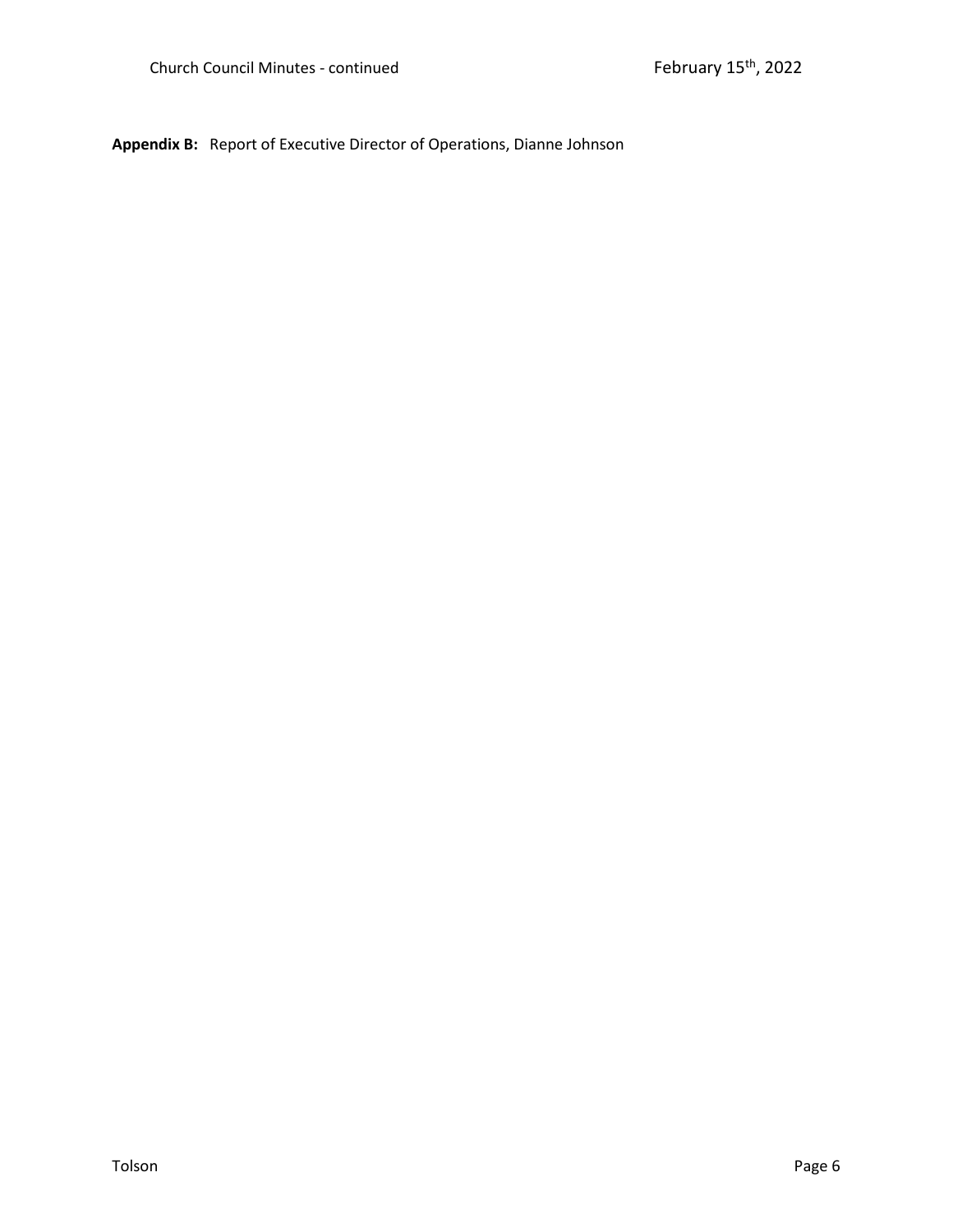# **Appendix C: Church Council Staff Reports**

## **Laurel Bornholtz**

- I'm happy to be at King of Kings and have enjoyed reconnecting with many people as well as meeting others.
- Michael Carmack, Paula Arland and I are working together to resume fundraising for camps. While we previously offered fundraising for mission trips, this year we are shifting our focus. Families with children attending Wapo Youth Camp, Serve Camp, Ox Lake Roots Camp and the Boundary Waters Canoe trip will be invited to participate in the Gertens spring plant fundraiser and the Lions Club garage sale hosted at King of Kings. Michael and Paula will be communicating with their respective families, and we will be announcing both fundraisers to the congregation as soon as possible.
- I've been connecting with small group leaders to learn about their group dynamics and offer my support and assistance. I'll continue to do so over the next couple of weeks.

## **Jane Halbert**

## **Marketing**

- building all materials for upcoming spring events
- building/printing Annual Report
- built ad for Woodbury Magazine April Issue, and a full-page tab divider for the Chamber of Commerce Directory

• ongoing work with staff and their needs / creating-posting-responding to social media content / tracking attendance from all points / creating, printing and uploading bulletins

#### **Website & App**

• adding multiple items to the website and app, in addition to all the newsletter content • creating multiple registrations and associated pages; ongoing updates to both platforms;

working ahead

## **APP ANALYTICS As of Feb. 15**

1018 total downloads Average Monthly Users: 381 Median Time Spent In App: 1m26s Total Sessions so far in Feb: 490

#### **Evangelism:**

- Preparing a postcard to mail to new residents (in time for Ash Wednesday/Lent/Holy Week)
- Working on Facebook Ad campaign for Lent/Holy Week

• Beginning discussions on a human-interest story to pitch to Woodbury Magazine, possibly others

## **Misc./Personal**

• attended four webinars: *Social Trends Hot Takes 2022, Media Monitoring Masterclass,* 3 day webinar *ENGAGE,* and 5-day webinar *Online Marketing Must-Haves.*

## **Michael Carmack**

- Kicked off all of our summer registrations we have seen some great response from family's getting signed up for both wapo camps but also our 'in house' camps as well!
- Confirmation is still rolling it's been a great year with lots of questions and interest from students - we just finished up our section on world religions and really had some great conversations each week. We really focused in on loving our neighbor and had great discussions around that
- Rejuvenate HS youth group continues to meet and is slowly growing in weekly participation which has been a great thing to see! Though we have students who can't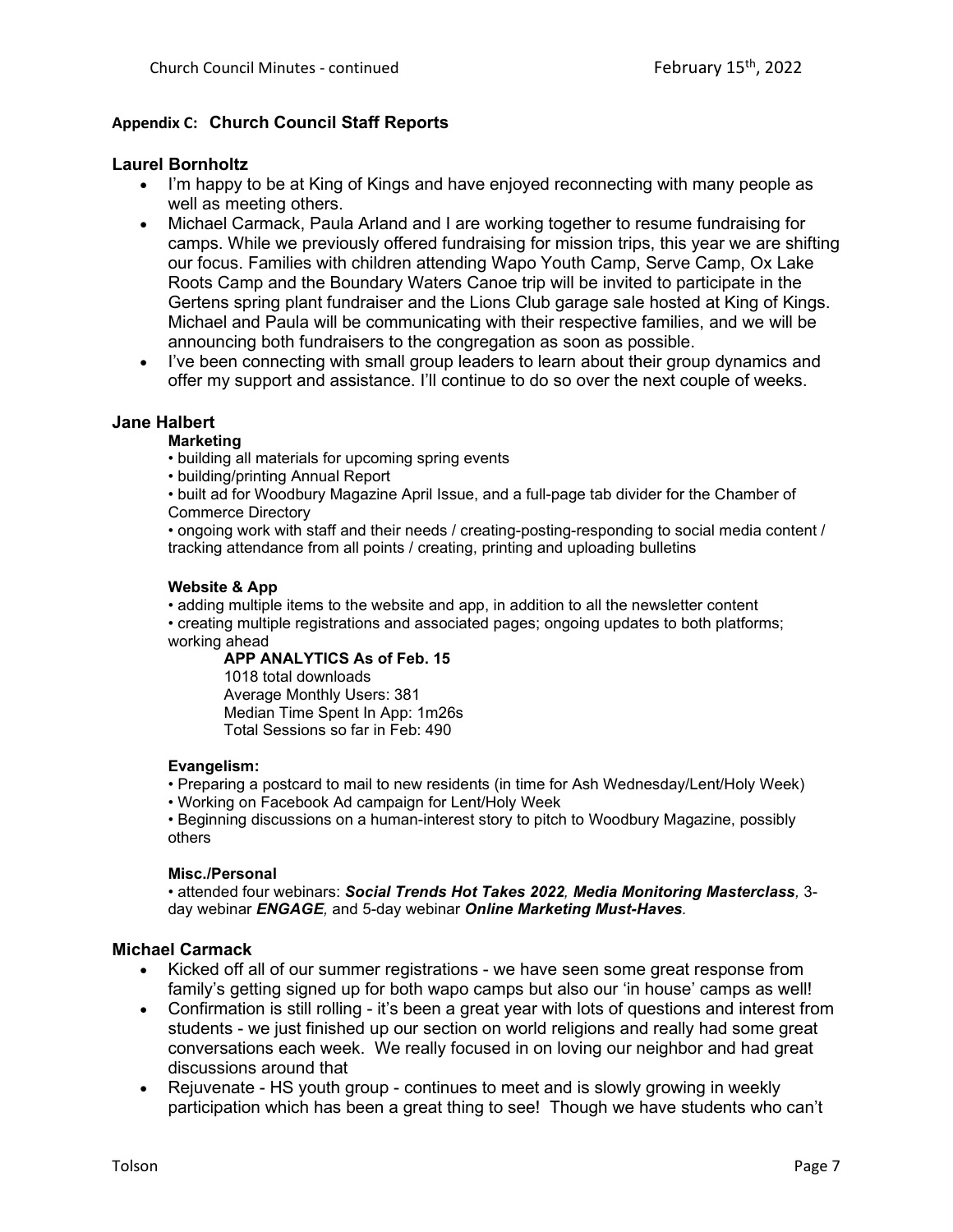make it every week we have seen great numbers and I am really starting to see students engage with one another!

- We had 25 students show up for our last monthly MS event!
- We have an upcoming quarterly event with our HS this Friday! We are going to make 200 sandwiches that will be distributed to the homeless and those in need.

## **Paula Arland**

- Kids of the Kingdom continues to meet. We have still seen a high than normal need for subs at the last minute as volunteers are being careful if a family member is exposed to CoVid and are staying home instead of coming in. Very appreciative of parents stepping up to teach when needed. Starting to receive inquiries from families wanting to register for this year which we haven't been seeing.
- Summer Camp Kick Off was very busy. Registrations for Wapo Seeds, Wapo Youth and Ox Roots continue to roll in. American Girls Camp is full and I am taking names for a wait list. VBS is still open.
- Meeting with American Girls planning team for planning a great week for our campers. New this year to the planning team are two high school student leaders who have given us some better insight into what worked and hasn't work over the years and what would be helpful to have. Grateful for the planning team as they each pick a character and plan that day at camp. It is a lot of work.
- First Communion registration is underway.
- 1st Graders learned about the importance of prayer and how they can talk with God during their Lord's Prayer milestone. Both 1st and 2nd graders are busy learning simple sign language to sign the Lord's prayer in worship in early April.

## **Elizabeth Hendrickson**

- Preparing information for Mission of the Month
- Working with leaders in Guatemala about plans for companion congregation relationship with Iglesia Luterana Agustina de Guatemala
- Working on plans for upcoming March MN Food Share Month collection for Christian Cupboard

# **Andrea Villanueava**

-We are still open!

-We are all very grateful for the recognition from the Church Council.

-Registration: is underway.

We missed the opportunity to have the banner on the Radio Drive side of the building to advertise registration due to weather conditions.

I am hopeful we'll be able to hang it still this year.

This banner is the biggest visible indication that there is a preschool in King of Kings. The other is the wording above the parking lot doors.

We will continue to take more kids and fill the preschool classes as kids as time goes on. We have several spots to fill.